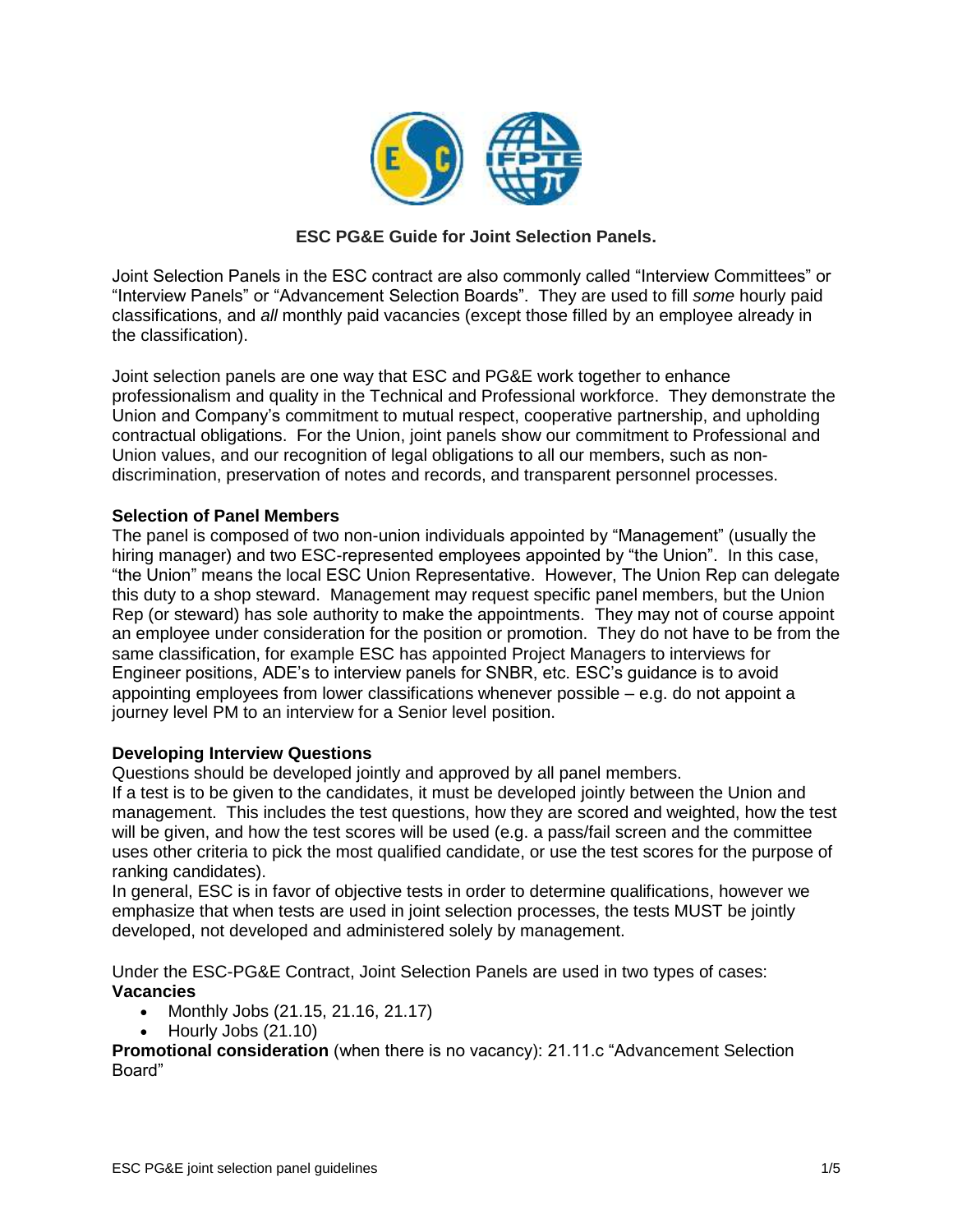## **PROMOTIONS – 21.11.c Also called "Advancement Selection Boards" or ASB's**

For promotions under 21.11.c, the job of the panel is to assess each candidate's qualifications for promotion. There is no ranking of candidates against each other. For each applicant, the panel should determine:

- Do they **meet the minimum qualifications** for the job? Candidates should not be excluded from panel review if there is a question over whether they meet the minimum qualifications. If this is an open question, the panel should review and come to a decision. If they determine the candidate does not meet the minimum qualifications, the candidate should not be interviewed. In cases where minimum qualifications are not clear, the panel should conduct an interview in order to determine if the candidate meets minimum qualifications.
- Do they **exceed** the minimum qualifications for the job?
- Do they deserve to be promoted?
- Will the Company promote them?
- If not, **provide feedback** on the reason(s) the employee was not promoted and what they could do to improve and earn a promotion in the future. This feedback should be provided by a management representative on the panel.
- In case of ties, the Company has final say.

# **Does the panel need to interview every candidate?**

- If all four panel members agree to promote or not promote an individual, they do not need to hold an interview.
- If there is any disagreement over whether or not to interview a candidate, the panel must conduct an interview.

Note: the Company is under no obligation to promote employees through this process. In-person interviews are the default; however if all panel members agree, they can conduct interviews via web-ex or conference call.

ASB's should not consider PMP ratings. Per RC 938 and the contract coverletter item 5.9: "The Company does not use PMP ratings in making promotion, demotion or discipline decisions. PMP ratings may not be used in reference to 'current performance' in 21.18c, 'satisfactory performance' in advancement criteria, or any other contractual process."

# **VACANCIES**

For vacancies, the job of the panel is to select the most qualified applicant for the position. **Sec 21.18** has overall processes for MONTHLY jobs. Note that HOURLY jobs with interviews are not under 21.18. The main difference is that ties in 21.18 (monthly) go to an oversight committee and then management has the final say; in 21.10 (hourly) ties are broken by seniority.

# **Screening Candidates**

- ESC-represented applicants should all come from a bid list. If they want to be considered, they must have a bid on file (before the control date of the job requisition or "req") AND have uploaded their resume into the system (see 21.1.f).
- All panel members should see the bid list and the resumes,
- If there are too many candidates, the panel screens the list together to decide who to interview. Management - neither HR nor the hiring supervisor/manager - cannot unilaterally screen out any ESC represented applicants if they are on the bid list. The *panel* can screen out ESC-represented applicants, but it needs to be a joint decision.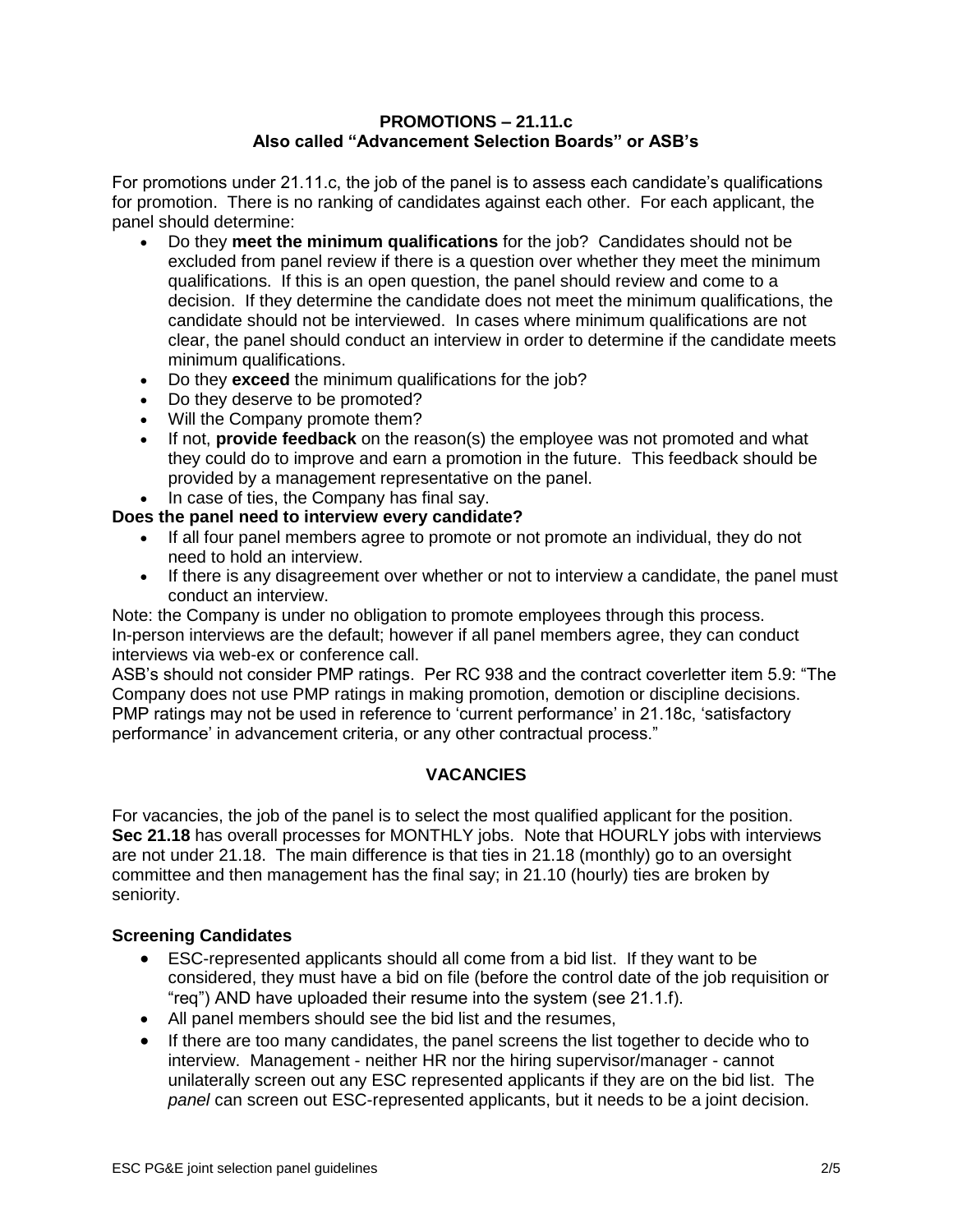- ESC-represented applicants who are screened out should be informed that they were screened out.
- If the opening includes external candidates, Management (HR or supervisor or both) can screen out candidates from the external applicant list before bringing the list to the panel.

# **Alternating Processes for Monthly positions**

- For beginning-level monthly jobs (e.g. Associate Engineer), there is an alternating process, and every other opening (on a system-wide level) is filled by interview panel or by Unrestricted Appointment ("URA"). When an opening is URA no joint panel is required, however management may request a panel in an advisory role. The ESC members can provide input, but management will make the decision.
- For journey and higher-level monthly jobs, there are no URA's and all openings go to joint panels. For most journey and Senior jobs, the interviews alternate between ESConly and open. ESC-only means that only ESC-represented employees should be considered for interviews.
- For Senior Consulting and Principal level monthly jobs, all openings go to ESC and the first group considered are those in the next lower job in the LOP (e.g. Senior Engineers for a Sr. Consulting opening)
- Panels cannot pool applicants from different rounds. The panel may want to say "we kind of like this applicant from the ESC-only list, but we'd like to consider outside applicants too before making a decision." That is explicitly prohibited by the contract – the panel must consider all applicants in each round and either select one or reject them all.
- CJBT tracks the alternating processes at the system-wide level. If there is no record of how the last job was done, then it goes to interview panel (for beginning level) or "ESC only" for journey or Senior level openings.
- See the "monthly job bidding cheat sheet" for more information.

# **21.10 Interviews for Hourly positions**

- $\bullet$  21.10 follows section 21.2 in that it uses the same bid priorities  $-$  A, B, C, D, etc.
- For candidates in the same bid priority, selection is by interview panel and not by seniority.
- B and D do not get interviewed because they are already in the classification, just changing HQ's.
- C's are interviewed against only other C's, E's against other E's, etc.
- Panels cannot pool applicants from different bid priorities. The panel may want to say "we kind of like this C-bidder, but we'd like to consider the E or F bidders too before making a decision." That is explicitly prohibited by the contract – the panel must consider all applicants in each priority and either select one or reject them all.
- G bidders must be screened by the interview panel. CJBT will provide the list and resumes, and the panel will decide which ones meet the minimum qualifications and which of those to interview.
- For H bidders, it is the Company's option to consider H bidders since they are not in ESC, ESC can't object if the company decides not to consider them, and this is in 21.2(h); however, if Company decides to consider H bidders then that is done by the joint panel as 21.10 says.
- If the list is entirely exhausted either there are no H bidders, or the Company doesn't want to consider them, or the panel interviews them and rejects them - then the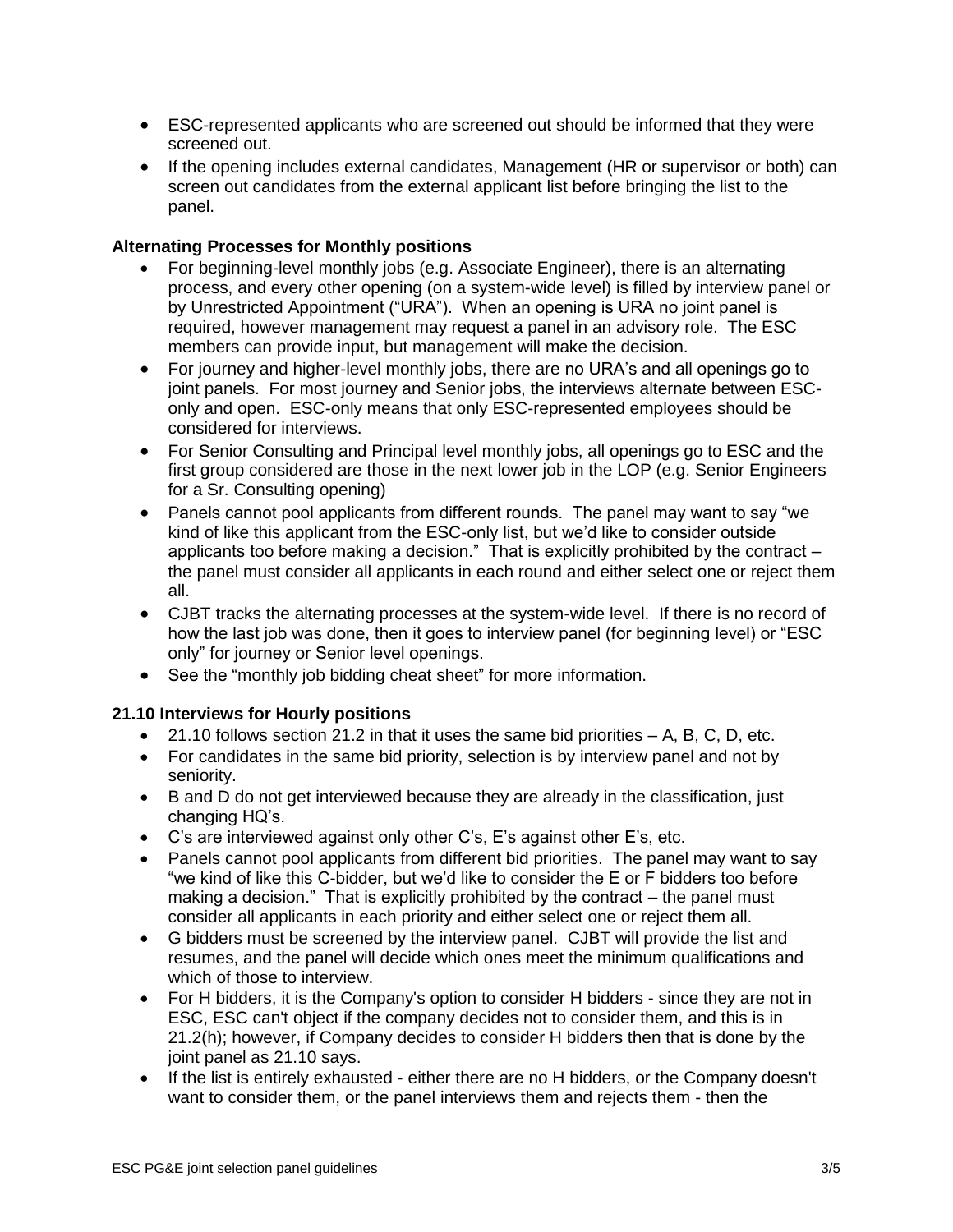Company can go to external hire by Company choice. External candidates still need to meet the minimum requirements of the position. The Company is not required to use joint interview panels for external candidates, but ESC recommends using a joint panel where the ESC members have an advisory role

## **Conduct of the interviews**

Panels should be consistent and ask all applicants the same questions. HR provides guidelines on laws around interviewing candidates – all panel members should review what types of questions cannot be asked. Panel members should take turns asking questions. Interview panels should not consider PMP ratings. Per RC 938 and the contract coverletter item 5.9: "The Company does not use PMP ratings in making promotion, demotion or discipline decisions. PMP ratings may not be used in reference to 'current performance' in 21.18c, 'satisfactory performance' in advancement criteria, or any other contractual process."

## **Selection of successful candidates**

Ideally the panel will reach consensus on which applicant to select.

**3-4 decision.** If not, the panel can decide by a 3/4 vote, although the panel members need to agree to this. For example, if the Management side is a Supervisor and a Manager, then the Manager can pull rank and tell the Supervisor to change their vote; they cannot do this to the Union side members however. If the one person in disagreement is a Union appointee, for monthly jobs they can either agree to be outvoted, or refer the issue to the Oversight Committee (although that committee will probably uphold the 3/4 decision); for hourly jobs, the tie would be broken by seniority.

**2-2 tie.** If the panel is tied 2-2 Management versus Union, it depends on if the opening is monthly or hourly. For hourly, the more senior applicant must be selected. For monthly, management gets final say, and the Union members can refer to the Oversight Committee if they wish to have the decision reviewed. If the job is monthly and the 2-2 split is one management and one union on each side, then the committee really should work it out among themselves, otherwise they could refer it to the Oversight Committee; it is hard to see how the Oversight Committee will have sufficient information to break the tie in a non-arbitrary way.

## **Notice to Unsuccessful candidates**

The panel – generally a management member – should provide feedback to employees who were interviewed and not selected. Were they well qualified, just someone else was better qualified? Or do they need to improve in order to have a real chance for this job? If so, tell them what they ought to do to get better consideration in the future.

## **Referral to Oversight Committee**

When referring a case to the Oversight Committee, please include the following

- Names and classifications and LAN ID's of all panel members, identify who is management and who is union
- Names of candidates who was selected and who was not
- Summary of the dispute: which panels support which candidate and why.

## **Outcome of Hiring Decisions \* VERY IMPORTANT**

When the panel selects a successful candidate, the panel must decide how much relevant experience the candidate has, for the purpose of future promotion, submit the determination to HR/Recruiting and notify the employee. Evaluation should be documented, dated and signed